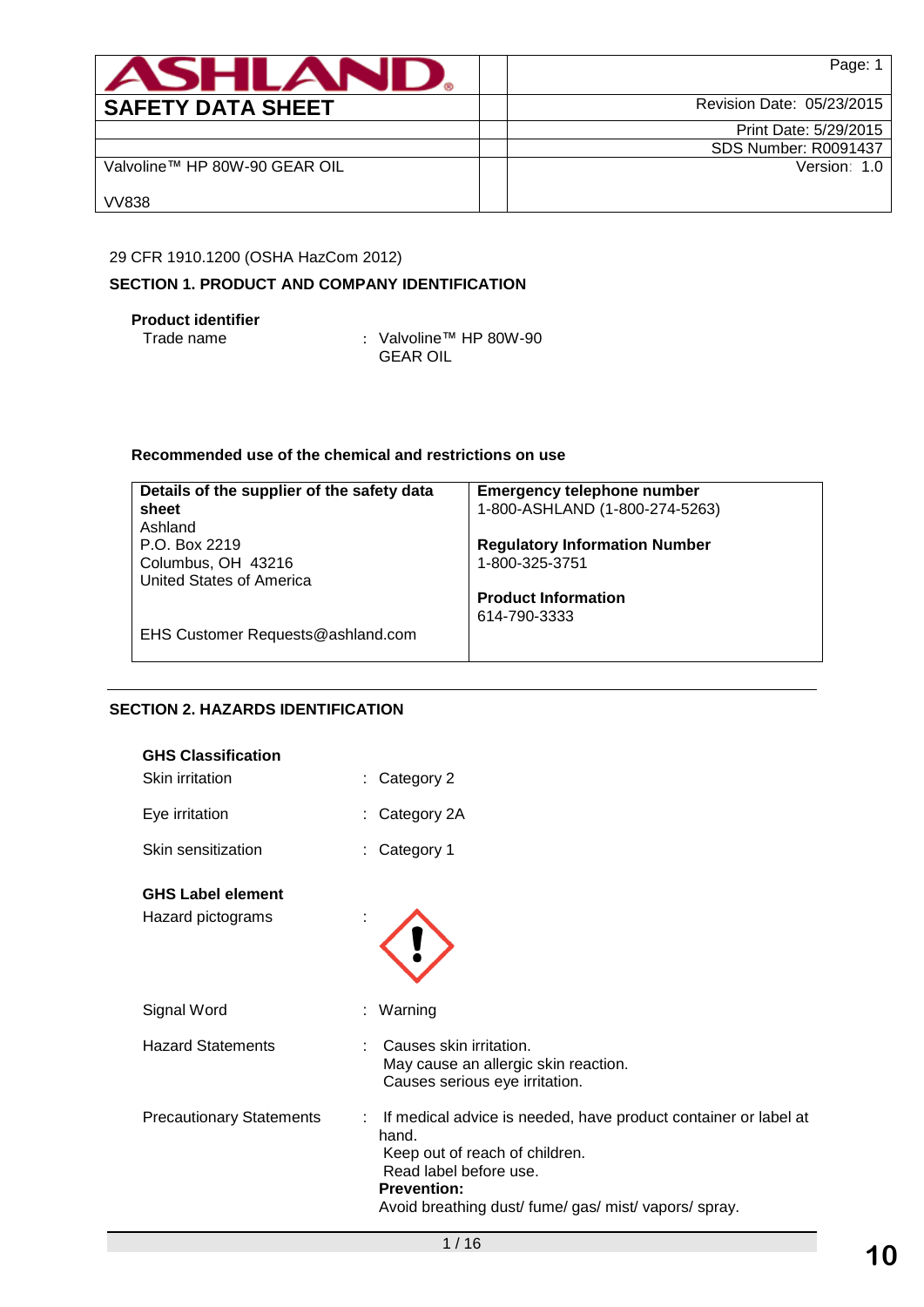| <b>ASHLAND.</b>               | Page: 2                     |
|-------------------------------|-----------------------------|
| <b>SAFETY DATA SHEET</b>      | Revision Date: 05/23/2015   |
|                               | Print Date: 5/29/2015       |
|                               | <b>SDS Number: R0091437</b> |
| Valvoline™ HP 80W-90 GEAR OIL | Version: 1.0                |
| <b>VV838</b>                  |                             |

Wash skin thoroughly after handling. Contaminated work clothing must not be allowed out of the workplace. Wear eye protection/ face protection. Wear protective gloves. **Response:**  IF ON SKIN: Wash with plenty of soap and water. IF IN EYES: Rinse cautiously with water for several minutes. Remove contact lenses, if present and easy to do. Continue rinsing. If skin irritation or rash occurs: Get medical advice/ attention. If eye irritation persists: Get medical advice/ attention. Take off contaminated clothing and wash before reuse. **Disposal:**  Dispose of contents/ container to an approved waste disposal plant.

## **Other hazards**

None known.

## **SECTION 3. COMPOSITION/INFORMATION ON INGREDIENTS**

| Substance / Mixture |  | Mixture |
|---------------------|--|---------|
|---------------------|--|---------|

#### Chemical nature : Defatter

#### **Hazardous components**

| <b>Chemical Name</b>                                                       | CAS-No.    | Classification                           | Concentration (%) |
|----------------------------------------------------------------------------|------------|------------------------------------------|-------------------|
| DISTILLATES (PETROLEUM),<br><b>HYDROTREATED LIGHT</b><br><b>NAPHTHENIC</b> | 64742-62-7 | Not a hazardous<br>substance or mixture. | 21.10             |
| <b>MINERAL OIL</b>                                                         |            | Not a hazardous<br>substance or mixture. | 1.39              |
| <b>ALKYL PHOSPHATE</b>                                                     |            | Skin Corr. 1B; H314                      | 1.02              |
|                                                                            |            | Eye Dam. 1; H318                         |                   |
|                                                                            |            | STOT SE 3; H335                          |                   |
|                                                                            |            |                                          |                   |
| LONG-CHAIN ALKYL AMINE                                                     |            | Acute Tox. 4; H302                       | 0.34              |
|                                                                            |            | Acute Tox. 2; H330                       |                   |
|                                                                            |            | Acute Tox. 3; H311                       |                   |
|                                                                            |            | Skin Corr. 1B; H314                      |                   |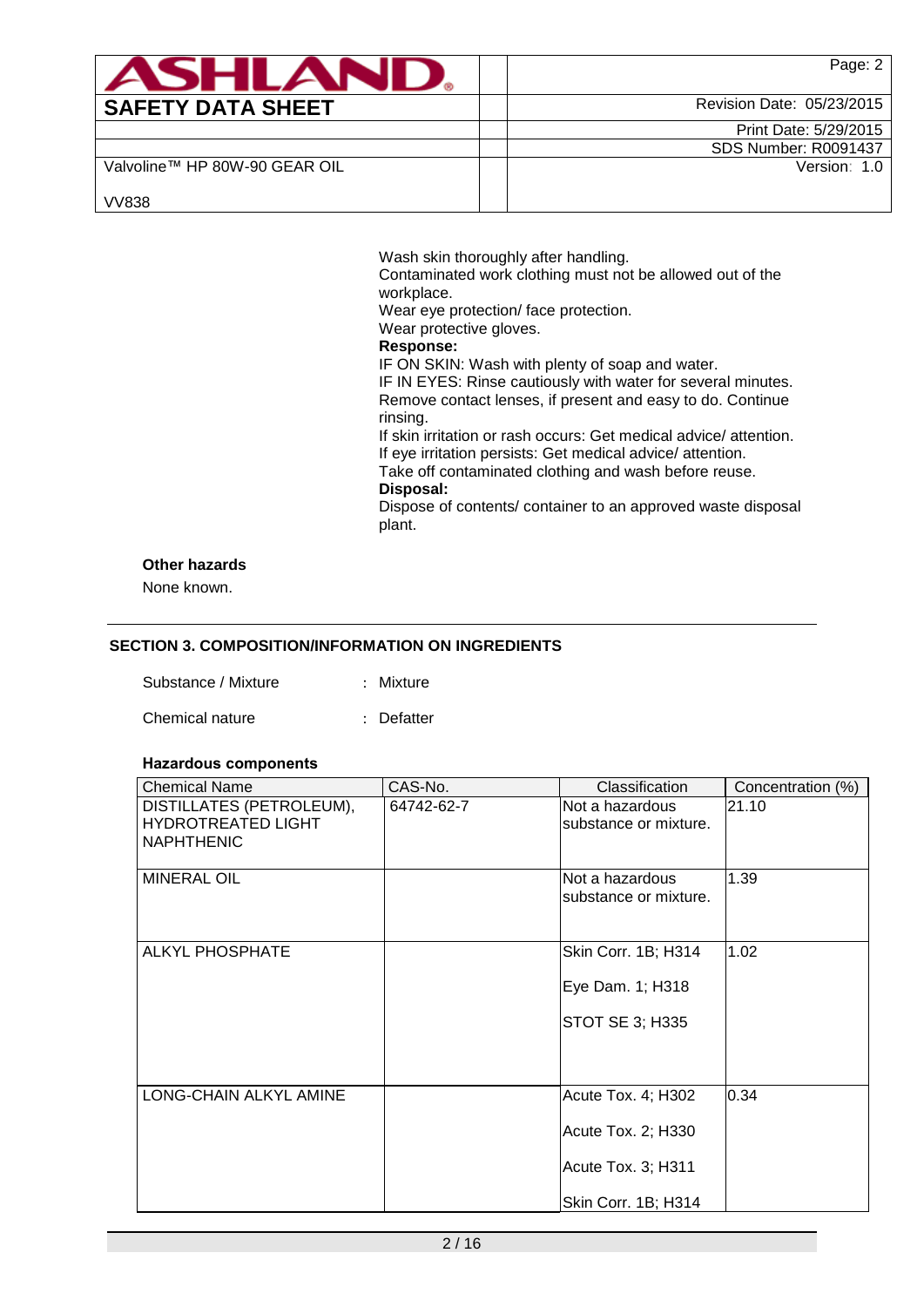| ASHLAND                       | Page: 3                     |
|-------------------------------|-----------------------------|
| <b>SAFETY DATA SHEET</b>      | Revision Date: 05/23/2015   |
|                               | Print Date: 5/29/2015       |
|                               | <b>SDS Number: R0091437</b> |
| Valvoline™ HP 80W-90 GEAR OIL | Version: 1.0                |
| <b>VV838</b>                  |                             |

|  | Eye Dam. 1; H318           |  |
|--|----------------------------|--|
|  | Skin Sens. 1; H317         |  |
|  | Aquatic Acute 1; H400      |  |
|  | Aquatic Chronic 1;<br>H410 |  |
|  |                            |  |

| <b>SECTION 4. FIRST AID MEASURES</b>                              |                                                                                                                                                                                                                                                                                                                                                                              |
|-------------------------------------------------------------------|------------------------------------------------------------------------------------------------------------------------------------------------------------------------------------------------------------------------------------------------------------------------------------------------------------------------------------------------------------------------------|
| General advice                                                    | : Move out of dangerous area.<br>Show this safety data sheet to the doctor in attendance.<br>Do not leave the victim unattended.                                                                                                                                                                                                                                             |
| If inhaled                                                        | : If breathed in, move person into fresh air.<br>If unconscious place in recovery position and seek medical<br>advice.<br>If symptoms persist, call a physician.                                                                                                                                                                                                             |
| In case of skin contact                                           | : Remove contaminated clothing. If irritation develops, get<br>medical attention.<br>If on skin, rinse well with water.<br>Wash contaminated clothing before re-use.                                                                                                                                                                                                         |
| In case of eye contact                                            | : Immediately flush eye(s) with plenty of water.<br>Remove contact lenses.<br>Protect unharmed eye.                                                                                                                                                                                                                                                                          |
| If swallowed                                                      | : Do not give milk or alcoholic beverages.<br>Never give anything by mouth to an unconscious person.<br>If symptoms persist, call a physician.                                                                                                                                                                                                                               |
| Most important symptoms<br>and effects, both acute and<br>delayed | Signs and symptoms of exposure to this material through<br>breathing, swallowing, and/or passage of the material through<br>the skin may include:<br>stomach or intestinal upset (nausea, vomiting, diarrhea)<br>irritation (nose, throat, airways)<br><b>Dizziness</b><br>Causes skin irritation.<br>May cause an allergic skin reaction.<br>Causes serious eye irritation. |
| Notes to physician                                                | : No hazards which require special first aid measures.                                                                                                                                                                                                                                                                                                                       |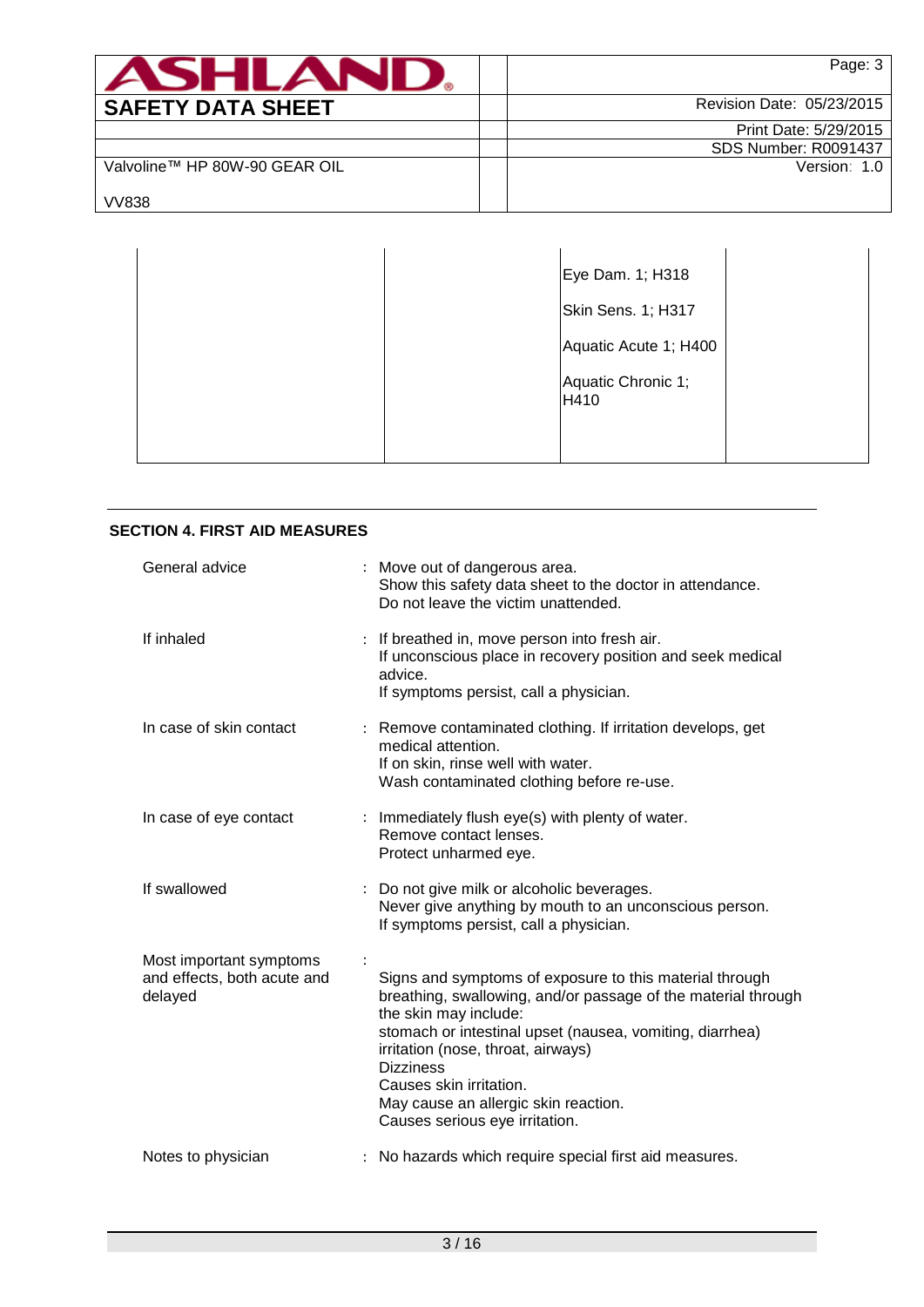| <b>ASHLAN</b>                 | Page: 4                     |
|-------------------------------|-----------------------------|
| <b>SAFETY DATA SHEET</b>      | Revision Date: 05/23/2015   |
|                               | Print Date: 5/29/2015       |
|                               | <b>SDS Number: R0091437</b> |
| Valvoline™ HP 80W-90 GEAR OIL | Version: 1.0                |
| <b>VV838</b>                  |                             |

## **SECTION 5. FIREFIGHTING MEASURES**

| Suitable extinguishing media                     | : Use extinguishing measures that are appropriate to local<br>circumstances and the surrounding environment.<br>Water spray<br>Foam<br>Carbon dioxide (CO2)<br>Dry chemical |
|--------------------------------------------------|-----------------------------------------------------------------------------------------------------------------------------------------------------------------------------|
| Unsuitable extinguishing<br>media                | : High volume water jet                                                                                                                                                     |
| Specific hazards during<br>firefighting          | : Do not allow run-off from fire fighting to enter drains or water<br>courses.                                                                                              |
| Hazardous combustion<br>products                 | $:$ carbon dioxide and carbon monoxide<br>Hydrocarbons<br>Oxides of phosphorus                                                                                              |
| Specific extinguishing<br>methods                |                                                                                                                                                                             |
|                                                  | Product is compatible with standard fire-fighting agents.                                                                                                                   |
| Further information                              | : Fire residues and contaminated fire extinguishing water must<br>be disposed of in accordance with local regulations.                                                      |
| Special protective equipment<br>for firefighters | : In the event of fire, wear self-contained breathing apparatus.                                                                                                            |

## **SECTION 6. ACCIDENTAL RELEASE MEASURES**

| Personal precautions,<br>protective equipment and<br>emergency procedures | : Use personal protective equipment.<br>Persons not wearing protective equipment should be excluded<br>from area of spill until clean-up has been completed.                                 |
|---------------------------------------------------------------------------|----------------------------------------------------------------------------------------------------------------------------------------------------------------------------------------------|
| Environmental precautions                                                 | : Prevent product from entering drains.<br>Prevent further leakage or spillage if safe to do so.<br>If the product contaminates rivers and lakes or drains inform<br>respective authorities. |
| Methods and materials for<br>containment and cleaning up                  | : Soak up with inert absorbent material (e.g. sand, silica gel,<br>acid binder, universal binder, sawdust).<br>Keep in suitable, closed containers for disposal.                             |
| Other information                                                         | : Comply with all applicable federal, state, and local regulations.                                                                                                                          |

# **SECTION 7. HANDLING AND STORAGE**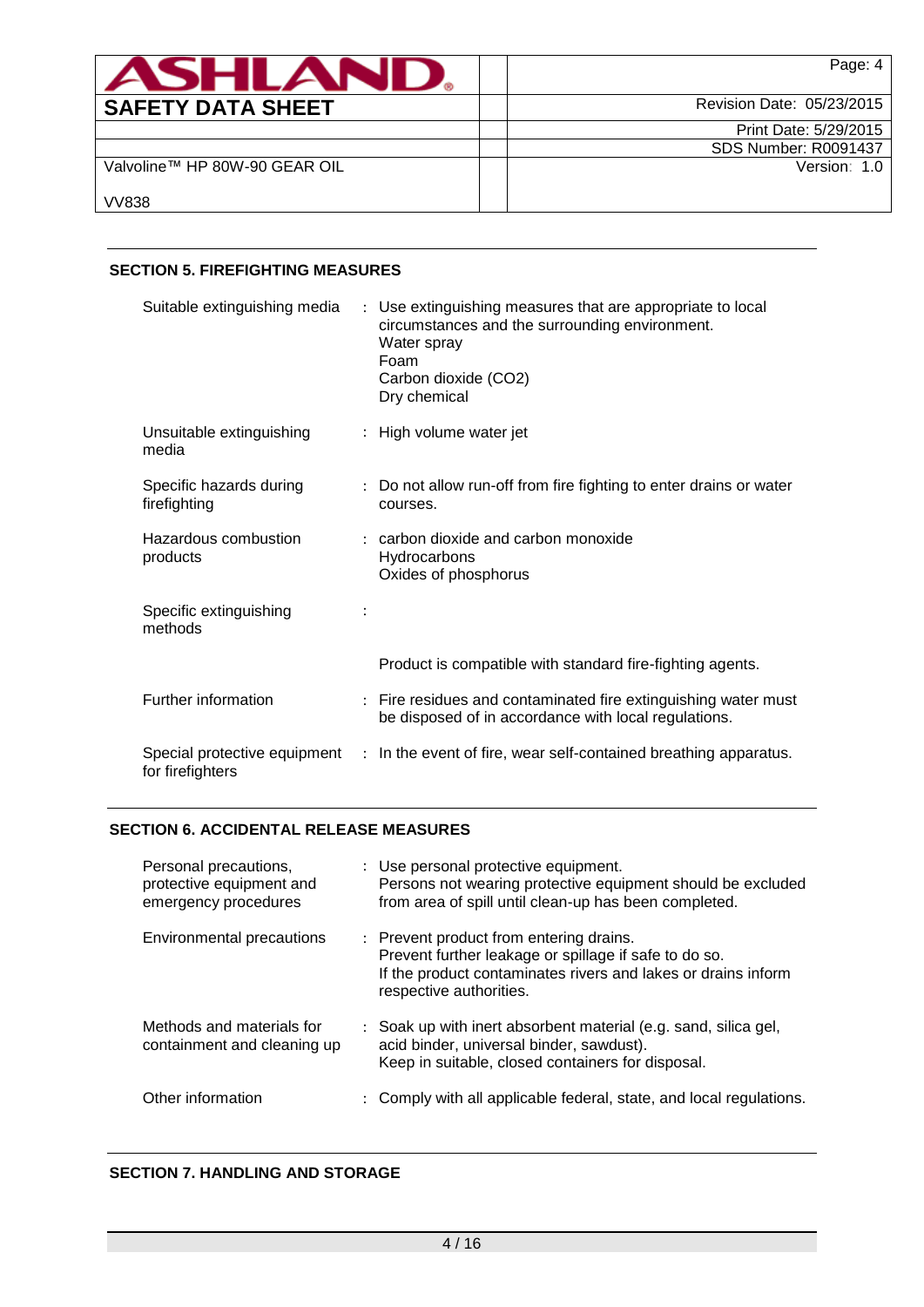| ASHLAND                       | Page: 5                     |
|-------------------------------|-----------------------------|
| <b>SAFETY DATA SHEET</b>      | Revision Date: 05/23/2015   |
|                               | Print Date: 5/29/2015       |
|                               | <b>SDS Number: R0091437</b> |
| Valvoline™ HP 80W-90 GEAR OIL | Version: 1.0                |
| <b>VV838</b>                  |                             |

| Advice on safe handling     | : Do not breathe vapours/dust.<br>Do not smoke.<br>Persons susceptible to skin sensitisation problems or asthma,<br>allergies, chronic or recurrent respiratory disease should not<br>be employed in any process in which this mixture is being<br>used.<br>Container hazardous when empty.<br>Avoid exposure - obtain special instructions before use.<br>Avoid contact with skin and eyes.<br>Smoking, eating and drinking should be prohibited in the<br>application area.<br>For personal protection see section 8.<br>Dispose of rinse water in accordance with local and national<br>regulations. |
|-----------------------------|---------------------------------------------------------------------------------------------------------------------------------------------------------------------------------------------------------------------------------------------------------------------------------------------------------------------------------------------------------------------------------------------------------------------------------------------------------------------------------------------------------------------------------------------------------------------------------------------------------|
| Conditions for safe storage | Keep container tightly closed in a dry and well-ventilated<br>place.<br>Containers which are opened must be carefully resealed and<br>kept upright to prevent leakage.<br>Electrical installations / working materials must comply with<br>the technological safety standards.                                                                                                                                                                                                                                                                                                                          |

# **SECTION 8. EXPOSURE CONTROLS/PERSONAL PROTECTION**

# **Components with workplace control parameters**

| Components                                                                 | CAS-No.    | Value type<br>(Form of<br>exposure) | Control<br>parameters /<br>Permissible<br>concentration | <b>Basis</b>                 |
|----------------------------------------------------------------------------|------------|-------------------------------------|---------------------------------------------------------|------------------------------|
| DISTILLATES (PETROLEUM),<br><b>HYDROTREATED LIGHT</b><br><b>NAPHTHENIC</b> | 64742-62-7 | PEL                                 | 500 ppm<br>2,000 mg/m3                                  | OSHA_TRA<br>NS.              |
|                                                                            |            | <b>REL</b>                          | 5 mg/m3<br>Mist.                                        | NIOSH/GUID<br>Е              |
|                                                                            |            | <b>STEL</b>                         | $10$ mg/m $3$<br>Mist.                                  | NIOSH/GUID<br>Е              |
|                                                                            |            | PEL<br>$5$ mg/m $3$<br>Mist.        |                                                         | OSHA_TRA<br><b>NS</b>        |
| <b>MINERAL OIL</b>                                                         |            | <b>REL</b>                          | $5$ mg/m $3$<br>Mist.                                   | NIOSH/GUID<br>Е              |
|                                                                            |            | <b>STEL</b>                         | $10$ mg/m $3$<br>Mist.                                  | NIOSH/GUID<br>Е              |
|                                                                            |            | PEL                                 | $5$ mg/m $3$<br>Mist.                                   | <b>OSHA TRA</b><br><b>NS</b> |
|                                                                            |            | <b>TWA</b>                          | $5 \text{ mg/m}$ 3<br>Mist.                             | TN OEL                       |
|                                                                            |            | <b>TWA</b>                          | $5 \text{ mg/m}$ 3<br>Inhalable fraction.               | <b>ACGIH</b>                 |

**Engineering measures** : Provide sufficient mechanical (general and/or local exhaust) ventilation to maintain exposure below exposure guidelines (if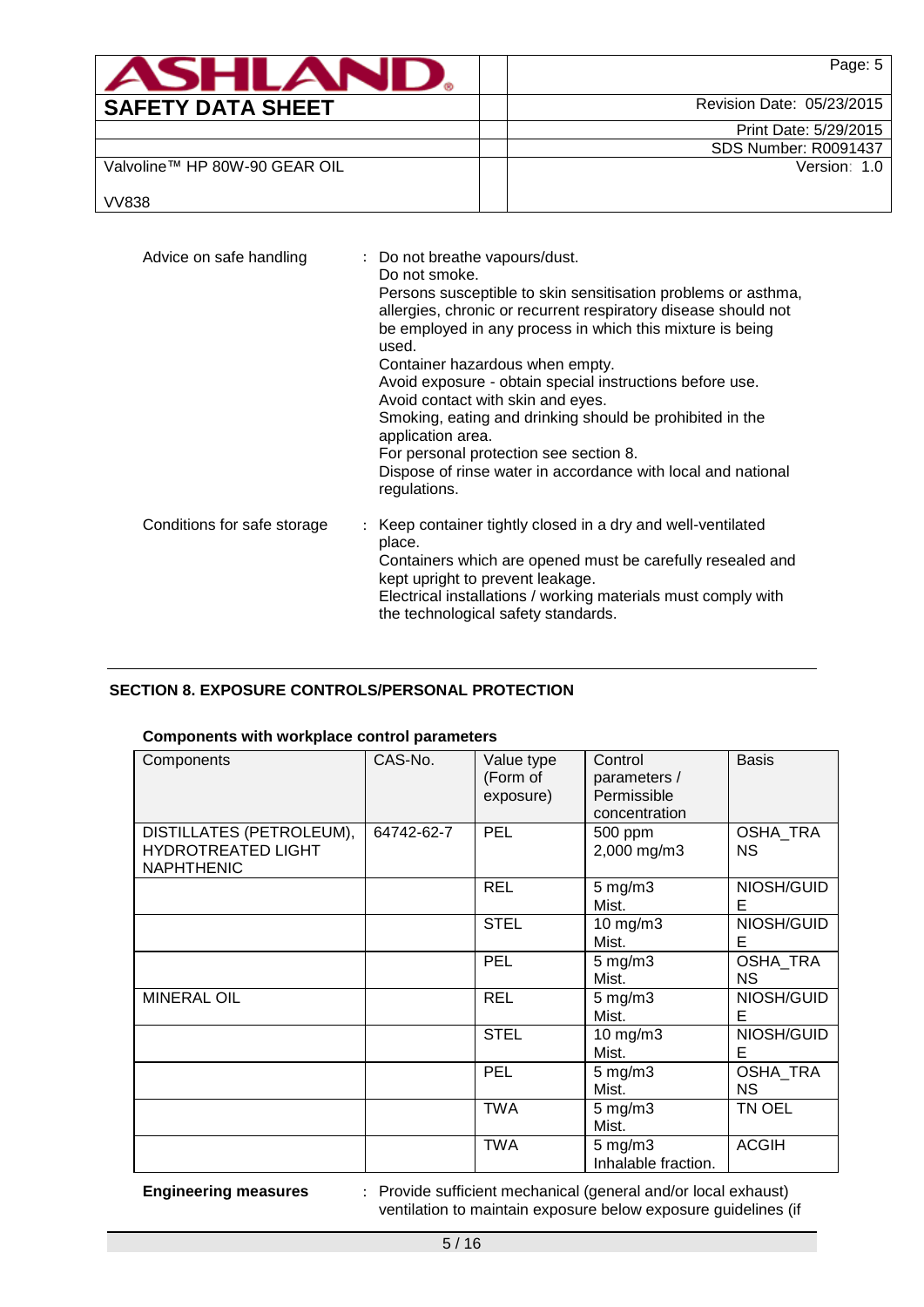| <b>ASHLAN</b>                 | Page: 6                     |
|-------------------------------|-----------------------------|
| <b>SAFETY DATA SHEET</b>      | Revision Date: 05/23/2015   |
|                               | Print Date: 5/29/2015       |
|                               | <b>SDS Number: R0091437</b> |
| Valvoline™ HP 80W-90 GEAR OIL | Version: 1.0                |
| <b>VV838</b>                  |                             |

applicable) or below levels that cause known, suspected or apparent adverse effects.

| Personal protective equipment     |                                                                                                                                                                                                                                                                                                                         |
|-----------------------------------|-------------------------------------------------------------------------------------------------------------------------------------------------------------------------------------------------------------------------------------------------------------------------------------------------------------------------|
| Hand protection<br><b>Remarks</b> | : The suitability for a specific workplace should be discussed<br>with the producers of the protective gloves.                                                                                                                                                                                                          |
| Eye protection                    | : Wear chemical splash goggles when there is the potential for<br>exposure of the eyes to liquid, vapor or mist.                                                                                                                                                                                                        |
| Skin and body protection          | : Wear as appropriate:<br>impervious clothing<br>Safety shoes<br>Choose body protection according to the amount and<br>concentration of the dangerous substance at the work place.<br>Discard gloves that show tears, pinholes, or signs of wear.<br>Wear resistant gloves (consult your safety equipment<br>supplier). |
| Hygiene measures                  | : Wash hands before breaks and at the end of workday.<br>When using do not eat or drink.<br>When using do not smoke.                                                                                                                                                                                                    |

# **SECTION 9. PHYSICAL AND CHEMICAL PROPERTIES**

| Physical state              | $\mathbf{L}$ | liquid                                              |
|-----------------------------|--------------|-----------------------------------------------------|
| Colour                      |              | : amber                                             |
| Odour                       |              | : No data available                                 |
| Odour Threshold             |              | $:$ No data available                               |
| рH                          |              | : No data available                                 |
|                             |              | $:$ No data available                               |
| Boiling point/boiling range |              | : > 424.9 °F / 218.3 °C<br>(1013.333 hPa)           |
| Flash point                 |              | : > 432 °F / > 222 °C<br>Method: Cleveland open cup |
| Evaporation rate            |              | : > 1<br><b>Ethyl Ether</b>                         |
| Flammability (solid, gas)   |              | : No data available                                 |
| Upper explosion limit       |              | No data available                                   |
|                             |              |                                                     |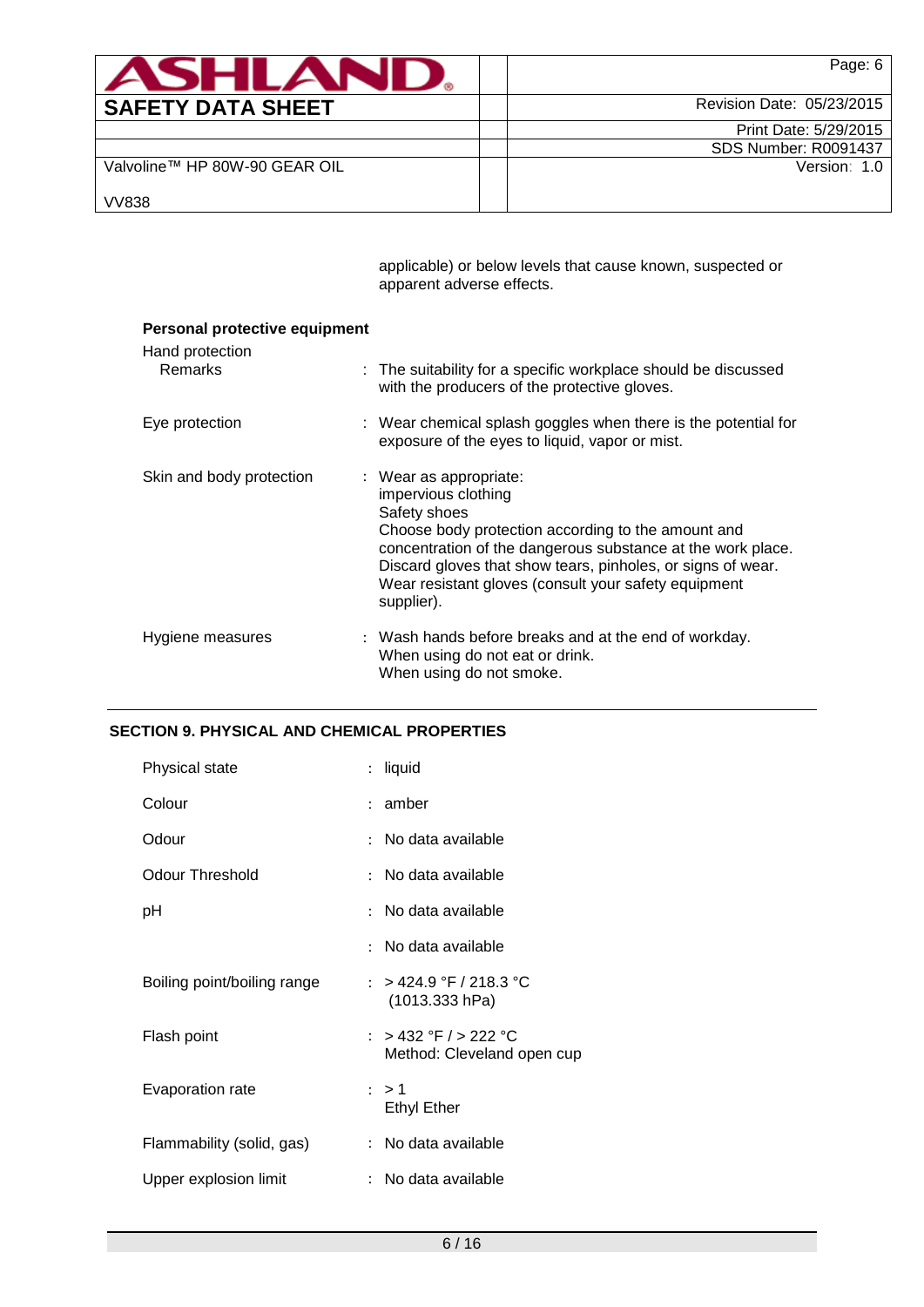| <b>ASHLAND.</b>               | Page: 7                     |
|-------------------------------|-----------------------------|
| <b>SAFETY DATA SHEET</b>      | Revision Date: 05/23/2015   |
|                               | Print Date: 5/29/2015       |
|                               | <b>SDS Number: R0091437</b> |
| Valvoline™ HP 80W-90 GEAR OIL | Version: 1.0                |
| <b>VV838</b>                  |                             |

| Lower explosion limit                      | : No data available                             |
|--------------------------------------------|-------------------------------------------------|
| Vapour pressure                            | $: 0.1000000$ mmHg                              |
| Relative vapour density                    | $: >1$ AIR=1                                    |
| Relative density                           | : $0.89(60.00 °F)$                              |
| Density                                    | 0.8916 g/cm3 (15.56 °C)<br>$\ddot{\phantom{0}}$ |
| Solubility(ies)<br>Water solubility        | No data available<br>$\ddot{\phantom{0}}$       |
| Solubility in other solvents               | : No data available                             |
| Partition coefficient: n-<br>octanol/water | : No data available                             |
| Thermal decomposition                      | : No data available                             |
| Viscosity<br>Viscosity, dynamic            | No data available<br>÷.                         |
| Viscosity, kinematic                       | : 146 mm2/s (40 °C)                             |
| Oxidizing properties                       | : No data available                             |

# **SECTION 10. STABILITY AND REACTIVITY**

| Reactivity                            | No decomposition if stored and applied as directed.<br>$\mathbb{R}^{\mathbb{Z}}$ |
|---------------------------------------|----------------------------------------------------------------------------------|
| Chemical stability                    | Stable under recommended storage conditions.<br>$\mathbb{R}^{\mathbb{Z}}$        |
| Possibility of hazardous<br>reactions | : Product will not undergo hazardous polymerization.                             |
| Incompatible materials                | Strong oxidizing agents                                                          |
| Hazardous decomposition<br>products   | carbon dioxide and carbon monoxide                                               |

## **SECTION 11. TOXICOLOGICAL INFORMATION**

| Information on likely routes of : Inhalation |              |
|----------------------------------------------|--------------|
| exposure                                     | Skin contact |
|                                              | Eye Contact  |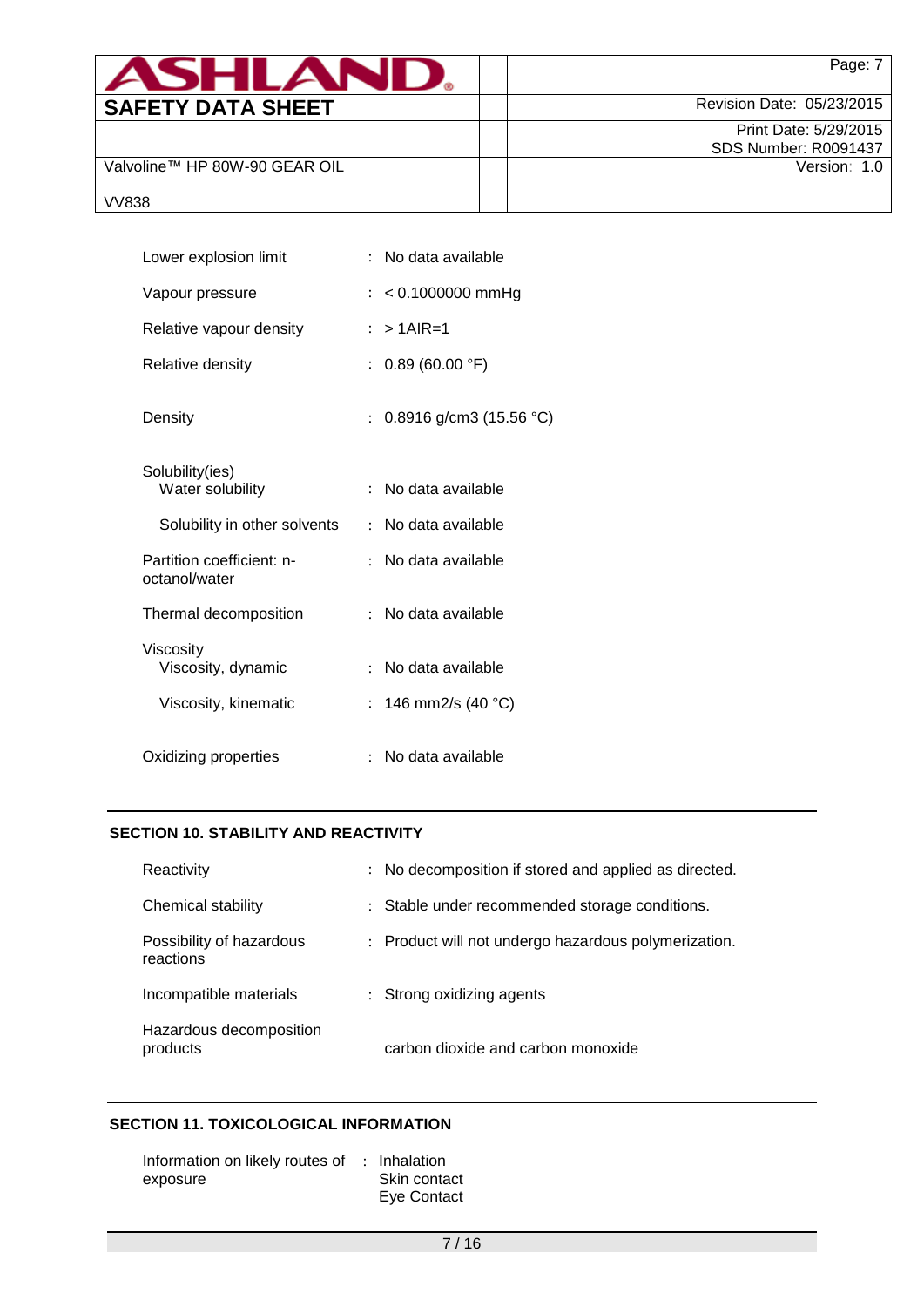| <b>ASHLAR</b>                 | Page: 8                     |
|-------------------------------|-----------------------------|
| <b>SAFETY DATA SHEET</b>      | Revision Date: 05/23/2015   |
|                               | Print Date: 5/29/2015       |
|                               | <b>SDS Number: R0091437</b> |
| Valvoline™ HP 80W-90 GEAR OIL | Version: 1.0                |
| <b>VV838</b>                  |                             |

Ingestion

# **Acute toxicity**

Not classified based on available information.

**Components:**

| <u>sompononto:</u><br>Acute oral toxicity                               | DISTILLATES (PETROLEUM), HYDROTREATED LIGHT NAPHTHENIC:<br>: LD 50 (Rat): $> 5,000$ mg/kg                                                                                                                  |
|-------------------------------------------------------------------------|------------------------------------------------------------------------------------------------------------------------------------------------------------------------------------------------------------|
|                                                                         | LD 50 (Rat): $>$ 5 g/kg                                                                                                                                                                                    |
| Acute inhalation toxicity                                               | : LC50 (Rat): $> 5.58$ mg/l<br>Exposure time: 4 h<br>Test atmosphere: dust/mist<br>Assessment: Not classified as acutely toxic by inhalation<br>under GHS.<br>Remarks: No mortality observed at this dose. |
| Acute dermal toxicity                                                   | : LD 50 (Rabbit): $> 5,000$ mg/kg<br>Remarks: No mortality observed at this dose.                                                                                                                          |
|                                                                         | LD 50 (Rabbit): $> 2,000$ mg/kg<br>Assessment: Not classified as acutely toxic by dermal<br>absorption under GHS.                                                                                          |
| LONG-CHAIN ALKYL AMINE:<br>Acute oral toxicity                          |                                                                                                                                                                                                            |
|                                                                         | Assessment: The component/mixture is classified as acute<br>oral toxicity, category 4.                                                                                                                     |
| Acute inhalation toxicity                                               | : Assessment: The component/mixture is classified as acute<br>inhalation toxicity, category 2.                                                                                                             |
| Acute dermal toxicity                                                   | : Assessment: The component/mixture is classified as acute<br>dermal toxicity, category 3.                                                                                                                 |
| <b>Skin corrosion/irritation</b><br>Causes skin irritation.<br>Product: |                                                                                                                                                                                                            |
| Remarks: May cause skin irritation and/or dermatitis.                   |                                                                                                                                                                                                            |

Result: Repeated exposure may cause skin dryness or cracking.

# **Components:**

DISTILLATES (PETROLEUM), HYDROTREATED LIGHT NAPHTHENIC**:** Species: Rabbit Result: Not irritating to skin

MINERAL OIL**:** Result: Mildly irritating to skin

ALKYL PHOSPHATE**:** Result: Corrosive to skin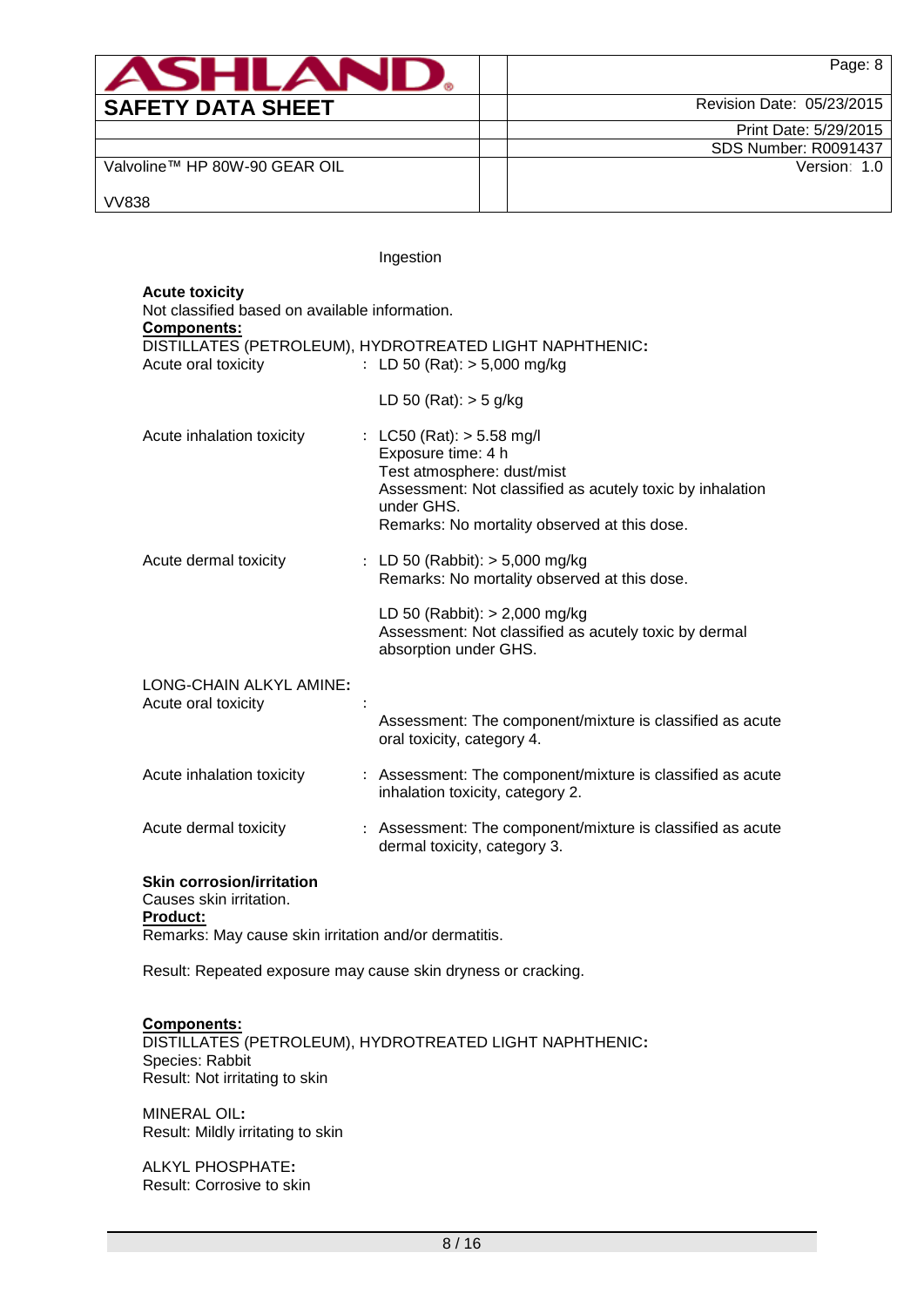| <b>ASHLAN</b>                 | Page: 9                     |
|-------------------------------|-----------------------------|
| <b>SAFETY DATA SHEET</b>      | Revision Date: 05/23/2015   |
|                               | Print Date: 5/29/2015       |
|                               | <b>SDS Number: R0091437</b> |
| Valvoline™ HP 80W-90 GEAR OIL | Version: 1.0                |
| <b>VV838</b>                  |                             |

LONG-CHAIN ALKYL AMINE**:** Result: Corrosive after 3 minutes to 1 hour of exposure

## **Serious eye damage/eye irritation**

Causes serious eye irritation.

#### **Product:**

Remarks: Vapours may cause irritation to the eyes, respiratory system and the skin., Causes serious eye irritation.

#### **Components:**

DISTILLATES (PETROLEUM), HYDROTREATED LIGHT NAPHTHENIC**:** Species: Rabbit Result: Not irritating to eyes

MINERAL OIL**:** Result: Mildly irritating to eyes

ALKYL PHOSPHATE**:** Result: Corrosive to eyes

LONG-CHAIN ALKYL AMINE**:** Result: Corrosive to eyes

#### **Respiratory or skin sensitisation**

Skin sensitisation: May cause an allergic skin reaction. Respiratory sensitisation: Not classified based on available information. **Components:** DISTILLATES (PETROLEUM), HYDROTREATED LIGHT NAPHTHENIC**:** Test Type: Buehler Test Species: Guinea pig Assessment: Does not cause skin sensitisation.

LONG-CHAIN ALKYL AMINE**:** Assessment: May cause sensitisation by skin contact.

#### **Germ cell mutagenicity**

Not classified based on available information. **Carcinogenicity** Not classified based on available information. **Reproductive toxicity** Not classified based on available information. **STOT - single exposure** Not classified based on available information. **Components:** ALKYL PHOSPHATE**:** Assessment: May cause respiratory irritation.

**STOT - repeated exposure** Not classified based on available information. **Aspiration toxicity** Not classified based on available information. **Product:** No aspiration toxicity classification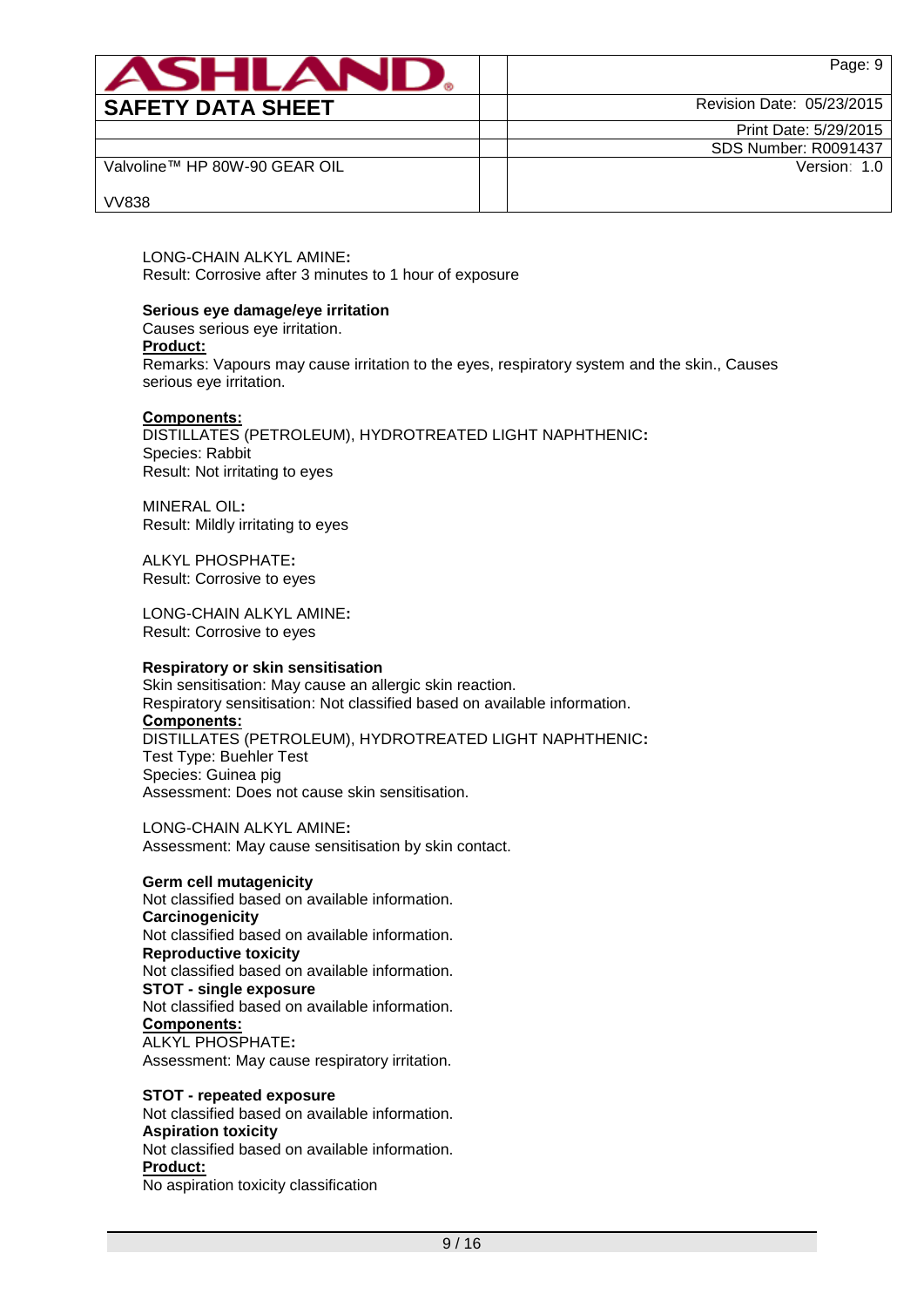| ASHLAND                                                                                                                                                                 | Page: 10                    |
|-------------------------------------------------------------------------------------------------------------------------------------------------------------------------|-----------------------------|
| <b>SAFETY DATA SHEET</b>                                                                                                                                                | Revision Date: 05/23/2015   |
|                                                                                                                                                                         | Print Date: 5/29/2015       |
|                                                                                                                                                                         | <b>SDS Number: R0091437</b> |
| Valvoline™ HP 80W-90 GEAR OIL                                                                                                                                           | Version: 1.0                |
| <b>VV838</b>                                                                                                                                                            |                             |
| <b>Components:</b><br>DISTILLATES (PETROLEUM), HYDROTREATED LIGHT NAPHTHENIC:<br>No aspiration toxicity classification<br><b>Further information</b><br><b>Product:</b> |                             |

Remarks: No data available

# **Carcinogenicity:**

| <del>.</del><br><b>IARC</b> | Group 1: Carcinogenic to humans                                                                                                                   |            |  |  |
|-----------------------------|---------------------------------------------------------------------------------------------------------------------------------------------------|------------|--|--|
|                             | RESIDUAL<br><b>OILS</b><br>(PETROLEUM), SOLVENT-<br><b>DEWAXED</b>                                                                                | 64742-62-7 |  |  |
| <b>OSHA</b>                 | No component of this product present at levels greater than or<br>equal to 0.1% is identified as a carcinogen or potential<br>carcinogen by OSHA. |            |  |  |
| <b>NTP</b>                  | Known to be human carcinogen                                                                                                                      |            |  |  |
|                             | RESIDUAL<br><b>OILS</b><br>(PETROLEUM), SOLVENT-<br>DEWAXED                                                                                       | 64742-62-7 |  |  |

# **SECTION 12. ECOLOGICAL INFORMATION**

## **Ecotoxicity**

## **Components:** DISTILLATES (PETROLEUM), HYDROTREATED LIGHT NAPHTHENIC**:** Toxicity to fish : LL50 (Pimephales promelas (fathead minnow)): > 100 mg/l Exposure time: 96 h Test Type: static test Test substance: WAF Method: OECD Test Guideline 203 Remarks: No toxicity at the limit of solubility Toxicity to daphnia and other : EL50 (Daphnia magna (Water flea)): > 10,000 mg/l aquatic invertebrates Exposure time: 48 h Test Type: static test Test substance: WAF Method: OECD Test Guideline 202 Toxicity to algae : NOEL (Pseudokirchneriella subcapitata (green algae)): >= 100 mg/l End point: Growth inhibition Exposure time: 72 h Test Type: static test Test substance: WAF Method: OECD Test Guideline 201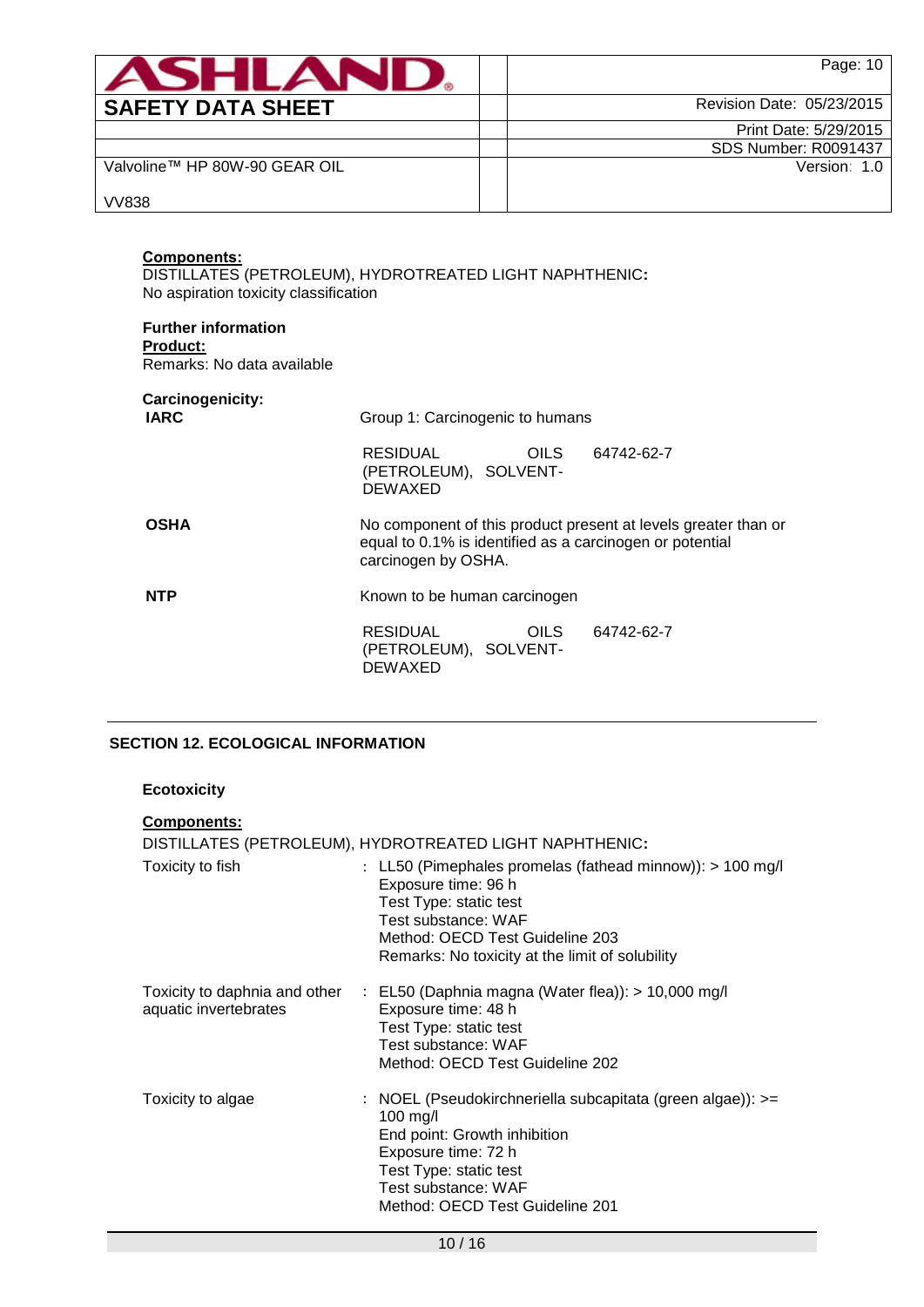| ASHI AR                       | Page: 11                    |
|-------------------------------|-----------------------------|
| <b>SAFETY DATA SHEET</b>      | Revision Date: 05/23/2015   |
|                               | Print Date: 5/29/2015       |
|                               | <b>SDS Number: R0091437</b> |
| Valvoline™ HP 80W-90 GEAR OIL | Version: 1.0                |
| <b>VV838</b>                  |                             |

| Acute aquatic toxicity<br>Chronic aquatic toxicity | : Very toxic to aquatic life.<br>: Very toxic to aquatic life with long lasting effects.                                                                    |
|----------------------------------------------------|-------------------------------------------------------------------------------------------------------------------------------------------------------------|
| <b>Persistence and degradability</b>               |                                                                                                                                                             |
|                                                    |                                                                                                                                                             |
| Components:                                        | DISTILLATES (PETROLEUM), HYDROTREATED LIGHT NAPHTHENIC:                                                                                                     |
|                                                    |                                                                                                                                                             |
| Biodegradability                                   | : Result: Not readily biodegradable.<br>Biodegradation: 2 - 4 %<br>Exposure time: 28 d<br>Method: OECD Test Guideline 301B                                  |
| <b>Bioaccumulative potential</b>                   |                                                                                                                                                             |
| Components:                                        |                                                                                                                                                             |
| No data available                                  |                                                                                                                                                             |
| <b>Mobility in soil</b>                            |                                                                                                                                                             |
| <b>Components:</b><br>No data available            |                                                                                                                                                             |
| Other adverse effects                              |                                                                                                                                                             |
| No data available                                  |                                                                                                                                                             |
| <b>Product:</b>                                    |                                                                                                                                                             |
| Additional ecological<br>information               | : An environmental hazard cannot be excluded in the event of<br>unprofessional handling or disposal., Harmful to aquatic life<br>with long lasting effects. |
|                                                    |                                                                                                                                                             |

| <b>Disposal methods</b> |                                                                                                                                                                                                                          |
|-------------------------|--------------------------------------------------------------------------------------------------------------------------------------------------------------------------------------------------------------------------|
| General advice          | : The product should not be allowed to enter drains, water<br>courses or the soil.<br>Do not contaminate ponds, waterways or ditches with<br>chemical or used container.<br>Send to a licensed waste management company. |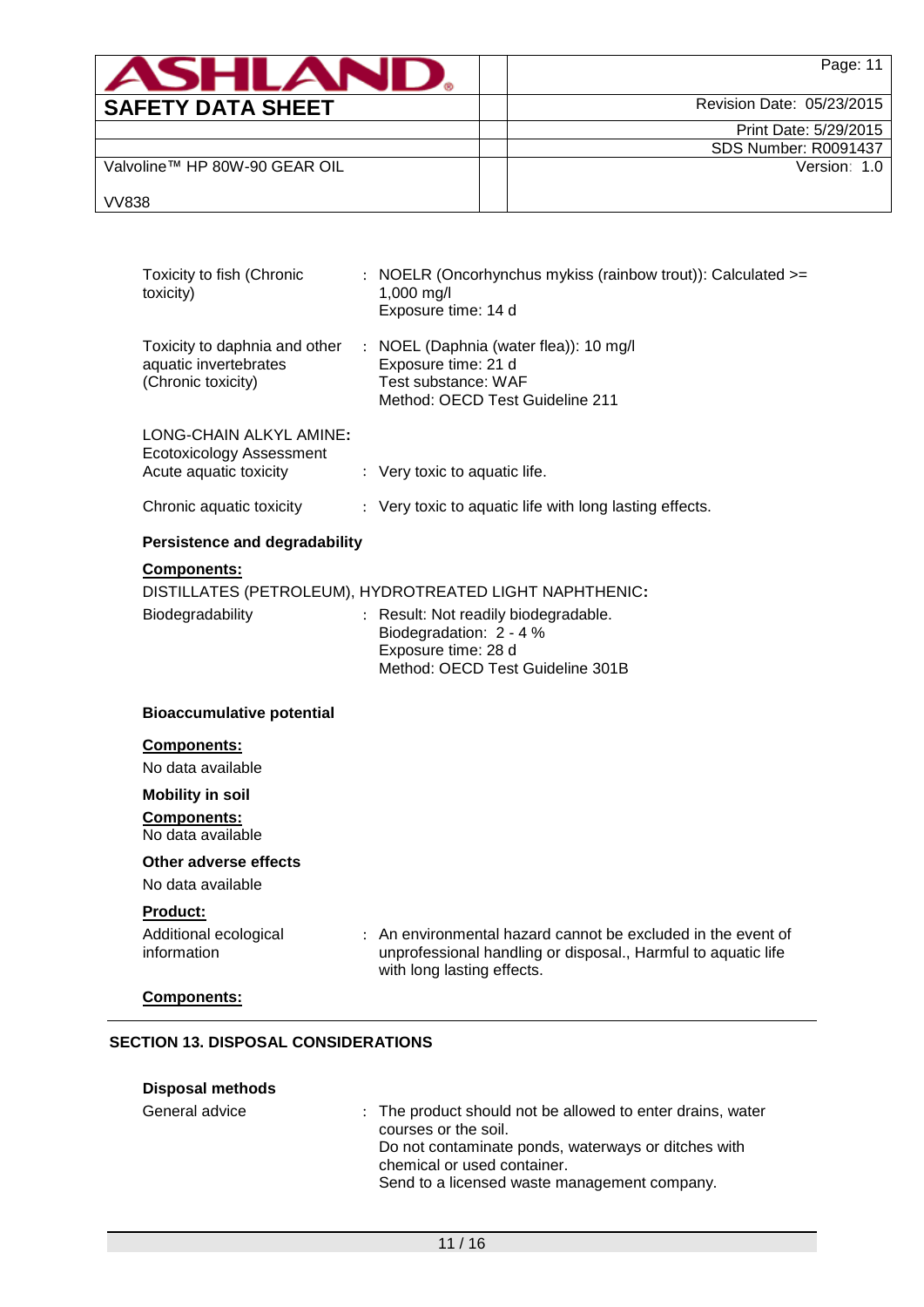| ASHLAN                        | Page: 12                    |
|-------------------------------|-----------------------------|
| <b>SAFETY DATA SHEET</b>      | Revision Date: 05/23/2015   |
|                               | Print Date: 5/29/2015       |
|                               | <b>SDS Number: R0091437</b> |
| Valvoline™ HP 80W-90 GEAR OIL | Version: 1.0                |
| <b>VV838</b>                  |                             |

Dispose of in accordance with all applicable local, state and federal regulations.

| Contaminated packaging<br>: Empty remaining contents.<br>Dispose of as unused product.<br>Empty containers should be taken to an approved waste<br>handling site for recycling or disposal.<br>Do not re-use empty containers. |  |
|--------------------------------------------------------------------------------------------------------------------------------------------------------------------------------------------------------------------------------|--|
|--------------------------------------------------------------------------------------------------------------------------------------------------------------------------------------------------------------------------------|--|

#### **SECTION 14. TRANSPORT INFORMATION**

#### **International transport regulations**

**REGULATION**

| <b>ID NUMBER</b> | <b>PROPER SHIPPING NAME</b> | *HAZARD<br><b>CLASS</b> | <b>SUBSIDIARY</b><br>HAZARDS | <b>PACKING</b><br><b>GROUP</b> | <b>MARINE</b><br>POLLUTANT |
|------------------|-----------------------------|-------------------------|------------------------------|--------------------------------|----------------------------|
|                  |                             |                         |                              |                                | LTD.<br>QTY.               |

## **MEXICAN REGULATION FOR THE LAND TRANSPORT OF HAZARDOUS MATERIALS AND WASTES**

Not dangerous goods

## **INTERNATIONAL AIR TRANSPORT ASSOCIATION - PASSENGER**

Not dangerous goods

## **INTERNATIONAL AIR TRANSPORT ASSOCIATION - CARGO**

Not dangerous goods

#### **INTERNATIONAL MARITIME DANGEROUS GOODS**

Not dangerous goods

#### **TRANSPORT CANADA - INLAND WATERWAYS**

Not dangerous goods

# **TRANSPORT CANADA - RAIL**

Not dangerous goods

# **TRANSPORT CANADA - ROAD**

Not dangerous goods

# **U.S. DOT - INLAND WATERWAYS**

Not dangerous goods

# **U.S. DOT - RAIL**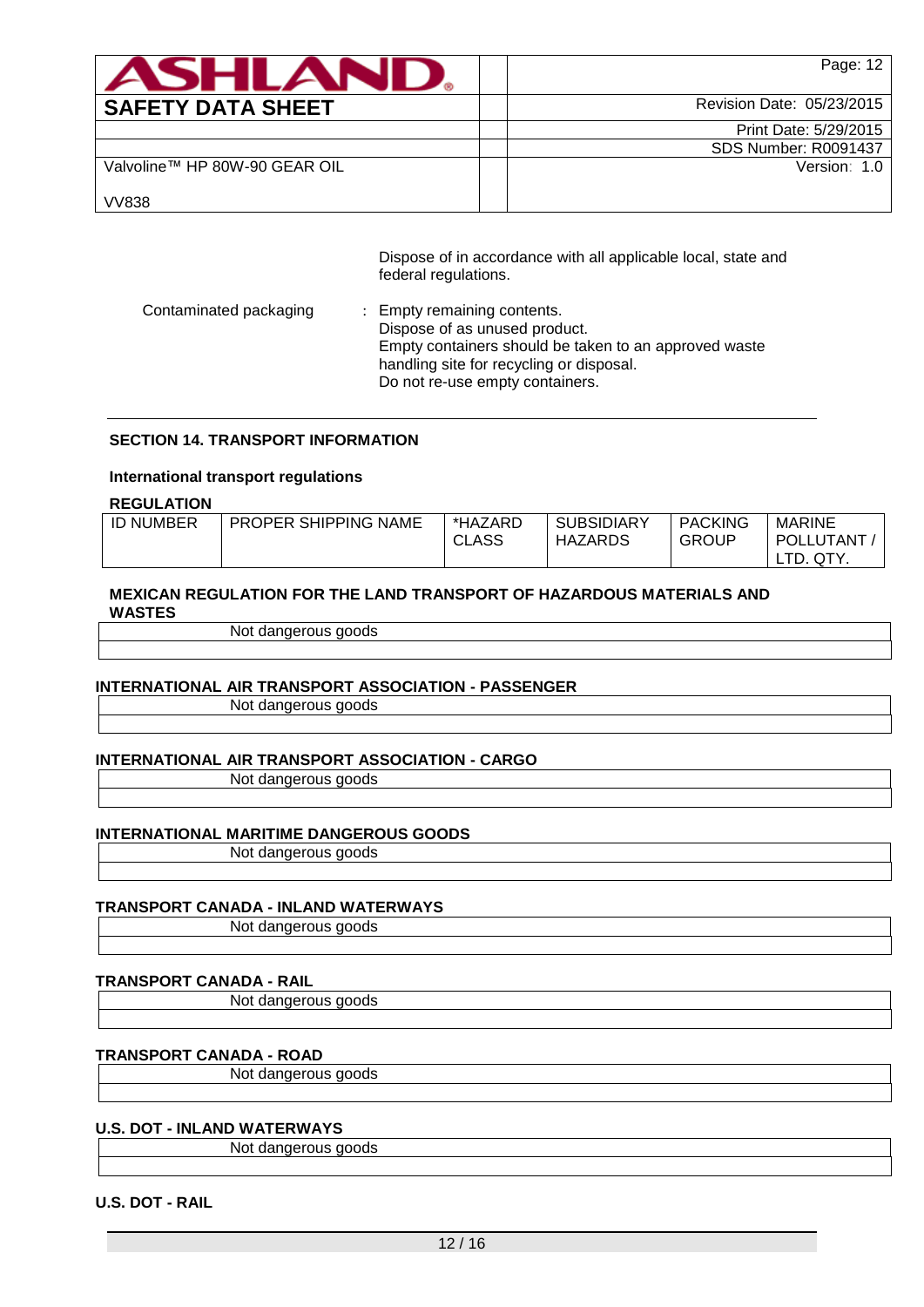| <b>ASHLAN</b>                 | Page: 13                    |
|-------------------------------|-----------------------------|
| <b>SAFETY DATA SHEET</b>      | Revision Date: 05/23/2015   |
|                               | Print Date: 5/29/2015       |
|                               | <b>SDS Number: R0091437</b> |
| Valvoline™ HP 80W-90 GEAR OIL | Version: 1.0                |
| <b>VV838</b>                  |                             |

Not dangerous goods

## **U.S. DOT - ROAD**

Not dangerous goods

## **\*ORM = ORM-D, CBL = COMBUSTIBLE LIQUID**

| Marine pollutant | no |
|------------------|----|
|                  |    |

Dangerous goods descriptions (if indicated above) may not reflect quantity, end-use or region-specific exceptions that can be applied. Consult shipping documents for descriptions that are specific to the shipment.

## **SECTION 15. REGULATORY INFORMATION**

| SARA 311/312 Hazards                                           |                          | : Acute Health Hazard                                                                                                                                                                |                    |                 |  |
|----------------------------------------------------------------|--------------------------|--------------------------------------------------------------------------------------------------------------------------------------------------------------------------------------|--------------------|-----------------|--|
| <b>US State Regulations</b><br><b>New Jersey Right To Know</b> |                          |                                                                                                                                                                                      |                    |                 |  |
|                                                                | PETROLEUM DISTILLATE     |                                                                                                                                                                                      | 254504001-<br>5938 | $0.10 - 1.00$   |  |
|                                                                |                          | The identity of one or more component(s) is being withheld<br>under business confidentiality.                                                                                        |                    |                 |  |
|                                                                |                          | <b>HEAVY PARAFFINIC DISTILLATE</b>                                                                                                                                                   | 64742-54-7         | 70.00 - 90.00 % |  |
|                                                                | DISTILLATES (PETROLEUM), | HYDROTREATED LIGHT NAPHTHENIC                                                                                                                                                        | 64742-62-7         | 20.00 - 30.00 % |  |
|                                                                | LUBRICANT ADDITIVE       |                                                                                                                                                                                      | Not Assigned       | 5.00 - 10.00 %  |  |
|                                                                | <b>MINERAL OIL</b>       |                                                                                                                                                                                      | Not Assigned       | $1.00 - 5.00 %$ |  |
|                                                                | <b>ALKYL PHOSPHATE</b>   |                                                                                                                                                                                      | Not Assigned       | $1.00 - 5.00 %$ |  |
| <b>California Prop 65</b>                                      |                          | Proposition 65 warnings are not required for this product<br>based on the results of a risk assessment.<br>The components of this product are reported in the following inventories: |                    |                 |  |
| <b>TSCA</b>                                                    |                          | : On TSCA Inventory                                                                                                                                                                  |                    |                 |  |
| <b>DSL</b>                                                     |                          | : All components of this product are on the Canadian DSL.                                                                                                                            |                    |                 |  |
| <b>AUSTR</b>                                                   |                          | On the inventory, or in compliance with the inventory                                                                                                                                |                    |                 |  |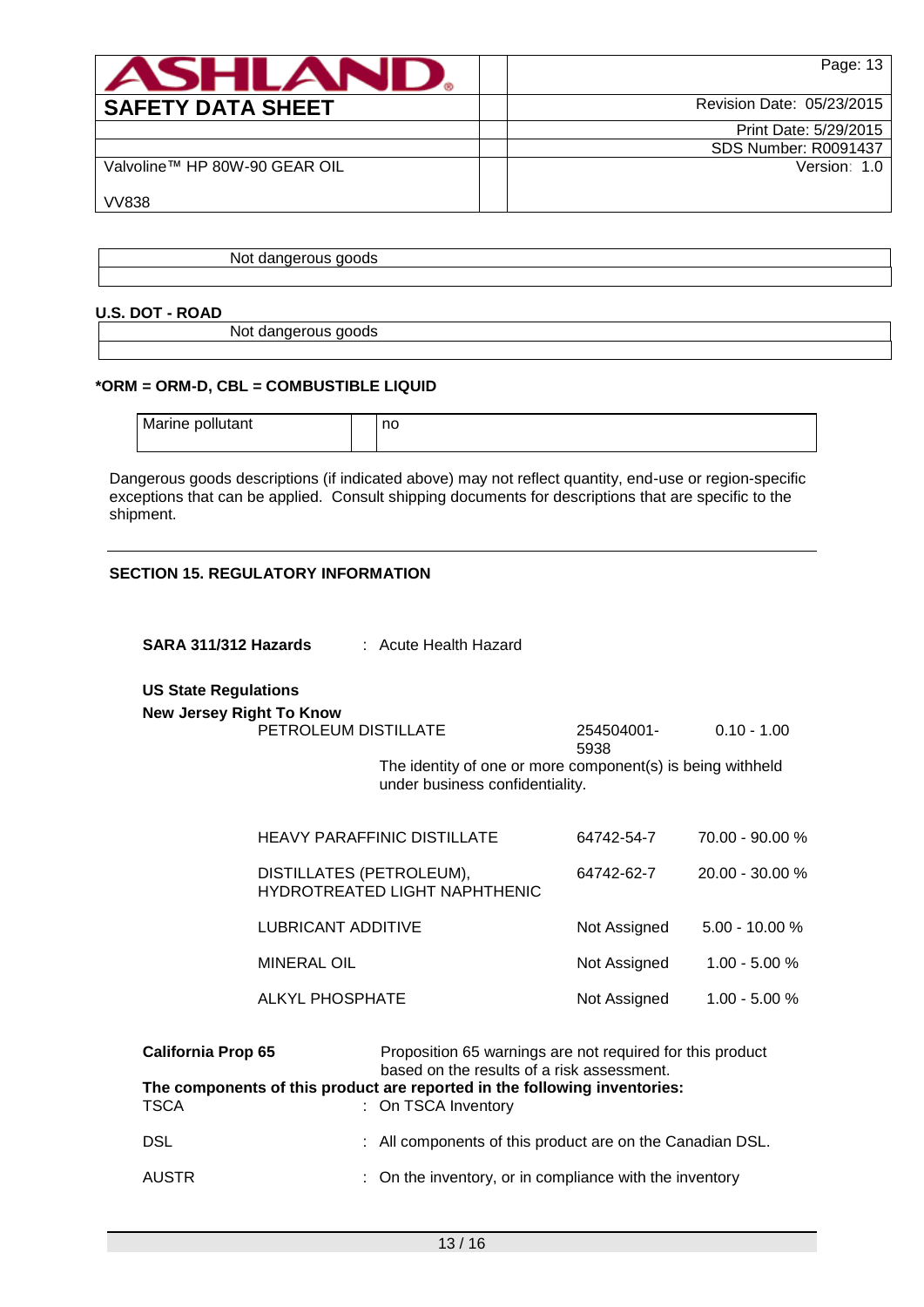| <b>ASHLAND</b>                | Page: 14                    |
|-------------------------------|-----------------------------|
| <b>SAFETY DATA SHEET</b>      | Revision Date: 05/23/2015   |
|                               | Print Date: 5/29/2015       |
|                               | <b>SDS Number: R0091437</b> |
| Valvoline™ HP 80W-90 GEAR OIL | Version: 1.0                |
| <b>VV838</b>                  |                             |

| <b>ENCS</b>  | : On the inventory, or in compliance with the inventory |
|--------------|---------------------------------------------------------|
| KECL         | : On the inventory, or in compliance with the inventory |
| <b>PICCS</b> | : On the inventory, or in compliance with the inventory |
| <b>IECSC</b> | : On the inventory, or in compliance with the inventory |

# **Inventories**

AICS (Australia), DSL (Canada), IECSC (China), REACH (European Union), ENCS (Japan), ISHL (Japan), KECI (Korea), NZIoC (New Zealand), PICCS (Philippines), TSCA (USA)

## **SECTION 16. OTHER INFORMATION**

## **Further information**

Revision Date: 05/23/2015



#### **NFPA Flammable and Combustible Liquids Classification** Combustible Liquid Class IIIB

## **Full text of H-Statements referred to under sections 2 and 3.**

| H <sub>302</sub>  | Harmful if swallowed.                                 |
|-------------------|-------------------------------------------------------|
| H <sub>3</sub> 11 | Toxic in contact with skin.                           |
| H314              | Causes severe skin burns and eye damage.              |
| H317              | May cause an allergic skin reaction.                  |
| H318              | Causes serious eye damage.                            |
| H <sub>330</sub>  | Fatal if inhaled.                                     |
| H335              | May cause respiratory irritation.                     |
| H400              | Very toxic to aquatic life.                           |
| H410              | Very toxic to aquatic life with long lasting effects. |
|                   |                                                       |

Sources of key data used to compile the Safety Data Sheet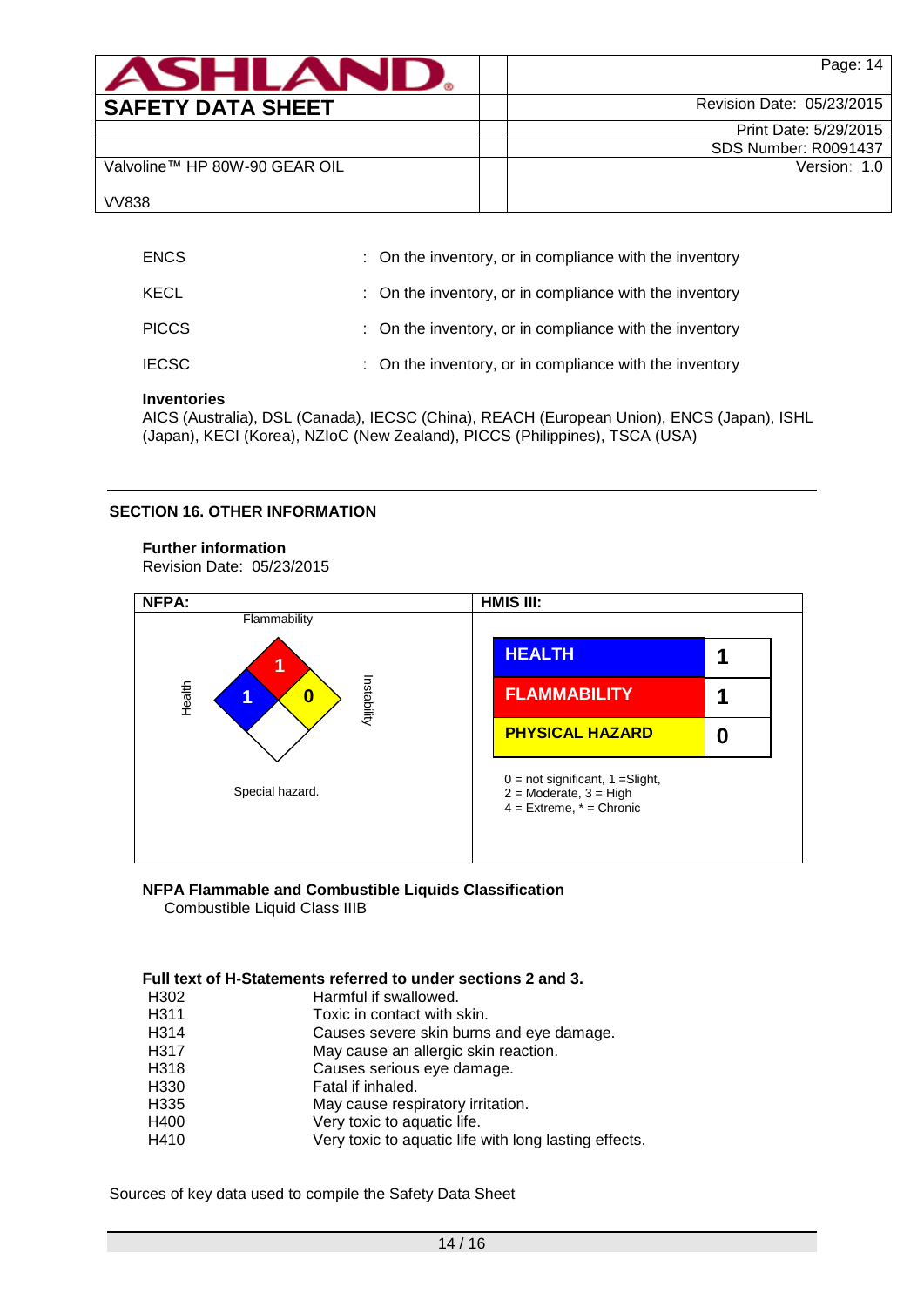| <b>ASHLAND.</b>               | Page: 15                    |
|-------------------------------|-----------------------------|
| <b>SAFETY DATA SHEET</b>      | Revision Date: 05/23/2015   |
|                               | Print Date: 5/29/2015       |
|                               | <b>SDS Number: R0091437</b> |
| Valvoline™ HP 80W-90 GEAR OIL | Version: 1.0                |
| <b>VV838</b>                  |                             |

Ashland internal data including own and sponsored test reports

The UNECE administers regional agreements implementing harmonised classification for labelling (GHS) and transport.

The information accumulated herein is believed to be accurate but is not warranted to be whether originating with the company or not. Recipients are advised to confirm in advance of need that the information is current, applicable, and suitable to their circumstances. This SDS has been prepared by Ashland's Environmental Health and Safety Department (1-800-325-3751).

List of abbreviations and acronyms that could be, but not necessarily are, used in this safety data sheet :

ACGIH : American Conference of Industrial Hygienists

BEI : Biological Exposure Index

CAS : Chemical Abstracts Service (Division of the American Chemical Society).

CMR : Carcinogenic, Mutagenic or Toxic for Reproduction

FG : Food grade

GHS : Globally Harmonized System of Classification and Labeling of Chemicals.

H-statement : Hazard Statement

IATA : International Air Transport Association.

IATA-DGR : Dangerous Goods Regulation by the "International Air Transport Association" (IATA).

ICAO : International Civil Aviation Organization

ICAO-TI (ICAO) : Technical Instructions by the "International Civil Aviation Organization"

IMDG : International Maritime Code for Dangerous Goods

ISO : International Organization for Standardization

logPow : octanol-water partition coefficient

LCxx : Lethal Concentration, for xx percent of test population

LDxx : Lethal Dose, for xx percent of test population.

ICxx : Inhibitory Concentration for xx of a substance

Ecxx : Effective Concentration of xx

N.O.S.: Not Otherwise Specified

OECD : Organization for Economic Co-operation and Development

OEL : Occupational Exposure Limit

P-Statement : Precautionary Statement

PBT : Persistent , Bioaccumulative and Toxic

PPE : Personal Protective Equipment

STEL : Short-term exposure limit

STOT : Specific Target Organ Toxicity

TLV : Threshold Limit Value

TWA : Time-weighted average

vPvB : Very Persistent and Very Bioaccumulative

WEL : Workplace Exposure Level

CERCLA : Comprehensive Environmental Response, Compensation, and Liability Act

DOT : Department of Transportation

FIFRA : Federal Insecticide, Fungicide, and Rodenticide Act

HMIRC : Hazardous Materials Information Review Commission

HMIS : Hazardous Materials Identification System

NFPA : National Fire Protection Association

NIOSH : National Institute for Occupational Safety and Health

OSHA : Occupational Safety and Health Administration

PMRA : Health Canada Pest Management Regulatory Agency